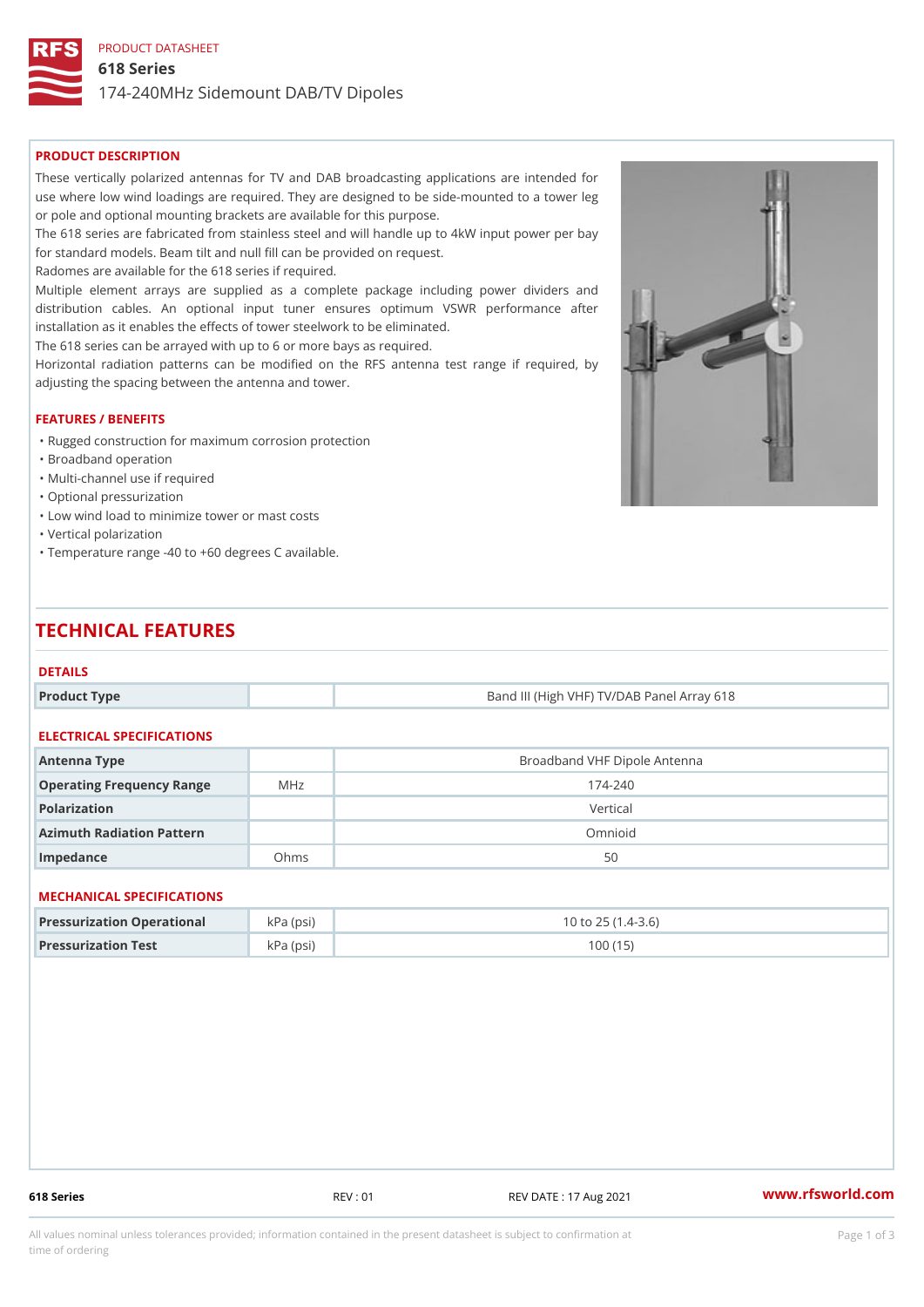## PRODUCT DATASHEET

618 Series

174-240MHz Sidemount DAB/TV Dipoles

| MODEL NUMBER SPECIFICATIONS                                    |               |                                                                                                          |           |                      |                      |                                                                                                        |  |  |  |  |
|----------------------------------------------------------------|---------------|----------------------------------------------------------------------------------------------------------|-----------|----------------------|----------------------|--------------------------------------------------------------------------------------------------------|--|--|--|--|
| Antenna Model                                                  |               | $618 - 1$                                                                                                | $618 - 2$ | $618 - 3$            | $618 - 4$            | $618 - 6$                                                                                              |  |  |  |  |
| Number of Bays                                                 |               | $\mathbf{1}$                                                                                             | 2         | 3                    | 4                    | 6                                                                                                      |  |  |  |  |
| Nominal Gain (Mid-band)                                        | dBd           | $\mathbf{0}$                                                                                             | 3         | 4.7                  | 6                    | 7.9                                                                                                    |  |  |  |  |
| Azimuth Radiation Pattern[note 1]                              |               |                                                                                                          |           | Omnidirectional +3dB |                      |                                                                                                        |  |  |  |  |
| Return Loss                                                    | d B           | Typically 20 over 50MHz<br>30 single channel, field tunable                                              |           |                      |                      |                                                                                                        |  |  |  |  |
| Power Rating                                                   | $kW$ [note 2] | $\overline{4}$                                                                                           | 8         | 12                   | 16                   | 24                                                                                                     |  |  |  |  |
| Input Connector                                                |               | $7 - 16$ DIN<br>7/8" EIA Flange<br>7/8" EIA Flange<br>$1 - 5/8$ " EIA Flange                             |           |                      |                      |                                                                                                        |  |  |  |  |
| Dimensions (Height or Length)(in) 69.5 (27.4) typi2cta0 (82.6) |               |                                                                                                          |           | 320(126)             |                      | 460 (181) 769.5 (303) typi                                                                             |  |  |  |  |
| Dimensions (Width)                                             | cm (in)       |                                                                                                          | 6(2.4)    |                      |                      |                                                                                                        |  |  |  |  |
| Dimensions (Depth)                                             | cm (in)       | 100.8(39.7)                                                                                              |           |                      |                      |                                                                                                        |  |  |  |  |
| Mounting (Standard)                                            | $mm$ (in)     | Clamping Dia. 43 - 76 (1.7 - 3)                                                                          |           |                      |                      |                                                                                                        |  |  |  |  |
| Mounting Type                                                  |               | Side                                                                                                     |           |                      |                      |                                                                                                        |  |  |  |  |
| Effective Area Front (Full m2 (2)<br>Antenna) No Ice           | [note 3]      |                                                                                                          |           |                      |                      | $0.11$ (1.18) $0.22$ (2.37) 0.33 (3.55) 0.44 (4.74) 0.66 (7.10)                                        |  |  |  |  |
| Effective Area Power Dividmezr (£)                             |               | [note 4]                                                                                                 | Inote 31  |                      |                      | $0.09$ $(0.97)$ .13 (1.4) [n0.t233(1.4) [n0t253]2.7) [note                                             |  |  |  |  |
| Effective Area Comment                                         |               | [notes 3, 4, 5] Note 3 Connecting cables are not included ziperal cul<br>meter length should be allowed. |           |                      |                      |                                                                                                        |  |  |  |  |
| Wind Load@ 50 m/s Front kN (lb)                                |               | 0.13(30)                                                                                                 | 0.26(60)  | 0.39(90)             | 0.52(120)            | 0.78(180)                                                                                              |  |  |  |  |
| Wind Load Comment                                              |               | [note 5]                                                                                                 |           |                      | Code - Wind Forces". | Note 4 Power divider included and considered adja<br>Note 5 Calculated in accordance with AS1170-1989. |  |  |  |  |
| Weight                                                         | kg (lb)       | 8(18)                                                                                                    | 30(66)    | 45(99)               | 65 $(143)$           | 105(231)                                                                                               |  |  |  |  |

618 Series REV : 01 REV DATE : 17 Aug 2021 [www.](https://www.rfsworld.com)rfsworld.com